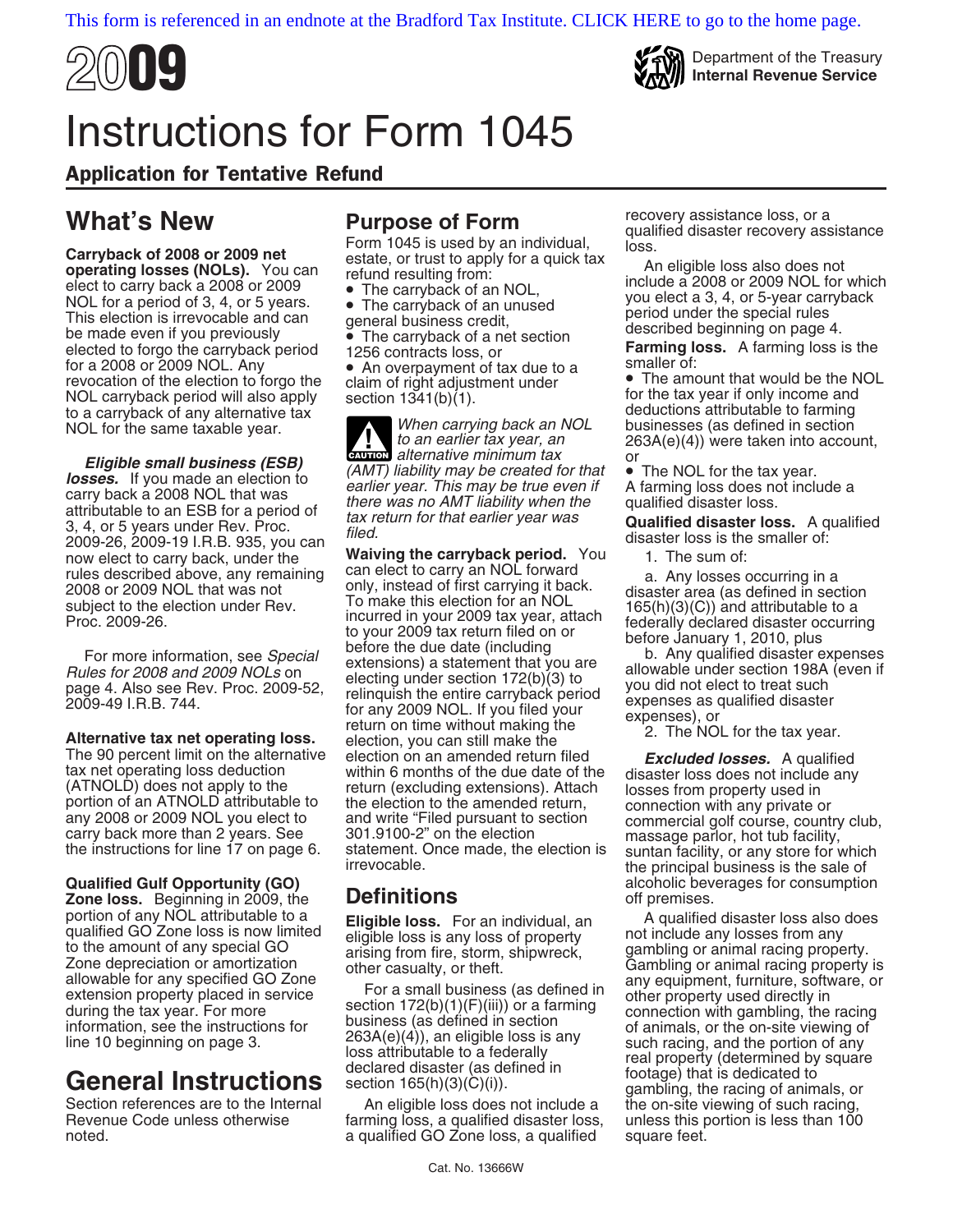1. The excess of the NOL for the to file Form 1045.<br>
year over the specified liability loss<br>
for the year to file your 2009<br> *Be sure to file your 2009*<br> *Be sure to file your 2009*<br> *Be sure to file your 2009*<br> *Reference* 

2. The total of any special GO<br>
Zone depreciation or amortization<br>
allowable for specified GO Zone<br>
extension property for the tax year<br>
such property is placed in service<br>
(even if you elected not to claim the<br>
special GO

the definition of specified GO Zone this Form 1045, but do not need to The last day of the month that extension property, see Publication sign the other Forms 1045. extension property, see Publication<br>536.

**Qualified recovery assistance loss.**<br>
For the definition of qualified recovery<br>
For the date of the section<br>
assistance loss, see page 2 of Pub.<br>
Revenue Service Center for the place<br>  $\frac{1341(b)(1)}{1341(b)(1)}$ .

**Specified liability loss.** Generally, **Conserventy of the value of the value of a specified liability loss is a loss <b>What To Attach** property, negligence, disregally a specified liability loss is a loss **What To Attach** property, negligence, disregard of arising from:<br>Attach copies of the following if **property**, or substantial understateme

Contamination, or the partnerships, S corporations,<br>
4. Payment under any workers<br>
compensation act.<br>
compensation act.<br>
Any loss from a liability arising<br>
from (1) through (4) above can be<br>
taken into account as a specif liability loss only if you used an Transaction Disclosure Statement, **Application**<br>accrual method of accounting attached to your 2009 income tax Your application is not treated as a<br>throughout the period in which the act r

NOL, unused credit, a net section 6781, Gains and Losses From court. But you can file a regular claim<br>1256 contracts loss or claim of right Section 1256 Contracts and for credit or refund before the make a 3, 4, or 5-year carryback Minimum Tax–Individuals; and later under Form 1040X or Other and 1040X or Oth<br>1040X olection for a 2008 NOL vou have leated ATNOLD calculations, and 1040 Amended Return. election for a 2008 NOL, you have until the due date (including  $\bullet$  Any applicable election statement,<br>extensions) for filing your 2009 return such as the election for the 3, 4, or extensions) for filing your 2009 return such as the election for the 3, 4, or **Excessive Allowances**<br>to file Form 1045. Also, if you make a 5-year carryback period under Rev. Any amount applied, credited, or to file Form 1045. Also, if you make a b-year carryback period under Hev. Any amount applied, credited, or<br>3, 4, or 5-year carryback election for Proc. 2009-52. 3, 4, or 5-year carryback election for refunded based on this application on this application on this application application application based on the application application application application application Promoto Bas

**Qualified GO Zone loss.** For 2009, statement to your 2009 return, you refigured in the carryback years, such a qualified GO Zone loss is the have until the due date (including and sa Form 3800; Form 6251; or Form and th<br>smaller of: extensions) for filing your 2009 return 6781. smaller of: extensions) for filing your 2009 return<br>1. The excess of the NOL for the to file Form 1045.

For the year to which a 10-year<br>carryback applies, or<br>**CAUTION** than the date you file Form Form 1045 that apply to you.

allowance for such property).<br>For more information on the special Use this Form 1045 for the earliest • The date you file the complete GO Zone depreciation allowance, and preceding tax years. You must sign application, or



**ENTION** 2009 income tax return.

• All other forms and schedules from within the 90-day period. If the When To File **When To File** which a carryback results, such as application is disallowed in whole or **Schedule C or F (Form 1040); Form in part, no suit challenging the You must file Form 1045 within 1 year 3800, General Business Credit; Form in part, no suit challenging the after the end of the year in which an 3800, Gen** 

a 2009 NOL by filing Form 1045 **Also attach to Form 1045 copies of** that the IRS later determines to be instead of attaching an election all forms or schedules for items excessive may be billed as if it wer instead of attaching an election all forms or schedules for items excessive may be billed as if it were

**ENTION** and complete all lines on

Extensions) for filing your 2009<br>
Where To File **Where To Filing** income tax return (or, for a claim of

**Qualified disaster recovery**<br> **Constance loss.** For the definition return.<br>
of qualified disaster recovery<br>
assistance loss, see page 5 of Pub.<br>  $\frac{1}{2009}$  income tax return.<br>  $\frac{1}{492-B}$ .<br>  $\frac{1}{2009}$  income tax retu arising from:<br>
• Product liability, or **Attach copies of the following, if** rules, or substantial understatement<br>
applicable, to Form 1045 for the year of income tax, you may have to pay

• Product liability, or<br>
• An act (or failure to act) that<br>
occurred at least 3 years before the<br>
beginning of the loss year and<br>
beginning of the loss year and<br>
the loss or credit.<br>
• If you are an individual, pages 1<br>
oc

throughout the period in which the act return,<br>
(or failure to act) occurred. For • Forms 8302, Electronic Deposit of disallowed if it has material omissions<br>
details, see section 172(f). Tax Refund of \$1 Million or More, or math errors that are not corrected 1256 contracts loss, or claim of right Section 1256 Contracts and<br>adjustment arose. However, if you Straddles; or Form 6251, Alternative limitation period expires, as explained<br>make a 3, 4 or 5-year carryback Minimum Tax-I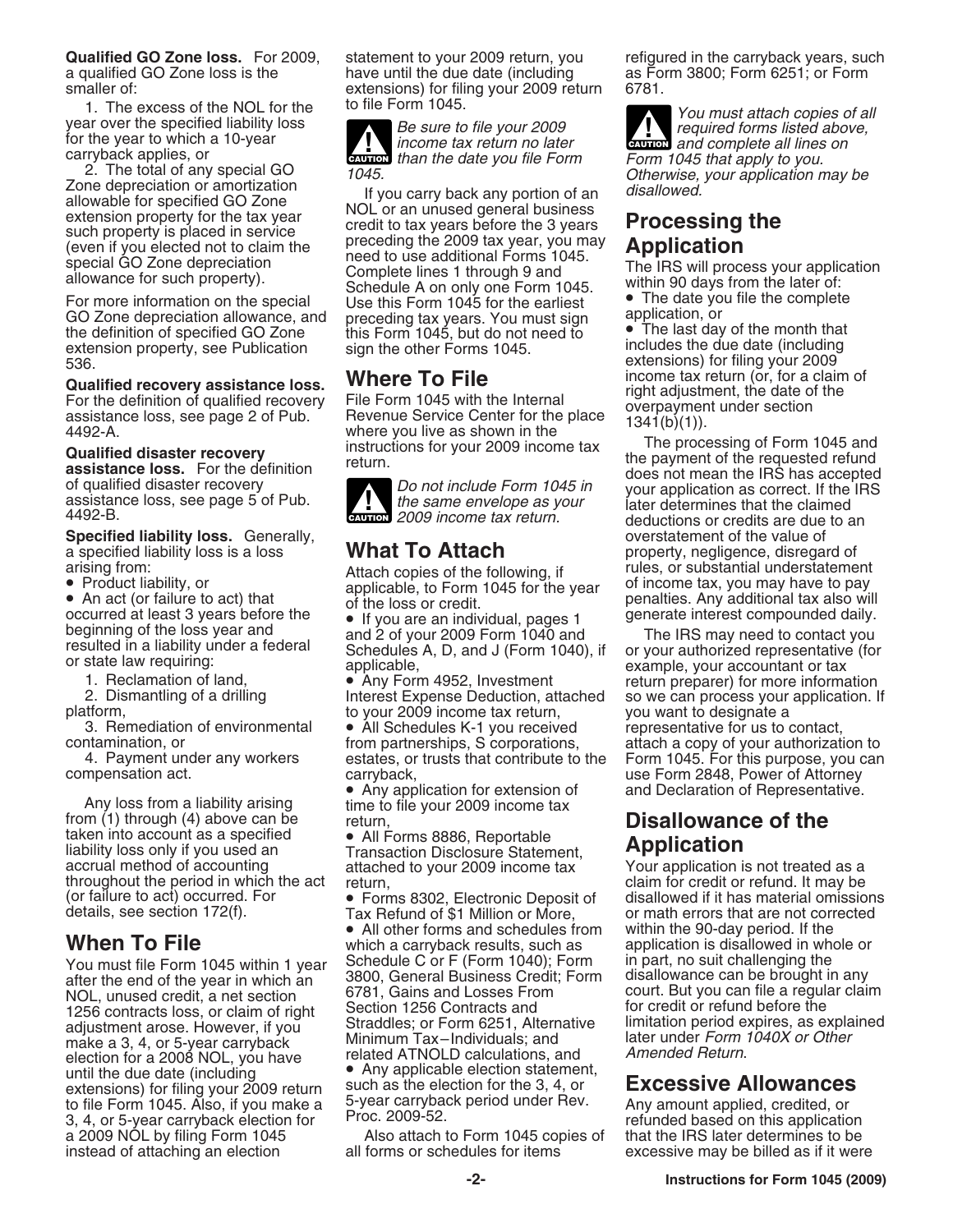due to a math or clerical error on the unused general business credit can fully absorbed. Enter the ordinal return. be carried back 1 year. Make the number of years the loss is being

**Amended Return** If you filed a joint return (or<br>
Individuals can get a refund by filing separate return) for some but not all<br>
If the tax years involved in figuring the headings above line<br>
Individual Income Tax Return, i

claim on Form 1040X and you details, see section 1212(c). additional Forms 1045 to carry back disagree with that determination, you an NOL. Complete lines 1 through 9<br>
must file suit no later than 2 years **Line 9** and Schedule A on only one Form must file suit no later than 2 years **Line 9** and Schedule A on only one Form after the date we disallow it.

on the carryback of an unused years. See the instructions for line 10 tax year before the loss. Any such general business credit, attach a that begin on this page to figure the loss not used in that year is carried general business credit, attach a that begin on this page to figure the loss not used in that year is carried to<br>detailed computation showing how tax years to which you can carry an the 2nd and then the 1st preceding you figured the credit carryback and a NOL. Use the remaining pairs of recomputation of the credit after you columns for each consecutive in the 3 preceding years can be apply the carryback. Generally, an exerceding tax year until the loss is carried forward up to 20 years.

recomputation on the 2008 Form carried back and the date the

If you use Form 1040X or other<br>amended return, follow the<br>instructions for that return. Attach to<br>the amended return a copy of<br>Schedule A of Form 1045 showing<br>the computation of the NOL and, if<br>amplicable, a copy of Schedu applicable, a copy of Schedule B of cannot exceed the net section 1256 after adjustment.<br>
Form 1045 showing the computation contract gain in that year and cannot of the NOL carryover. Complete a increase or create an NOL f separate Form 1040X or other<br>
amended return for each year or<br>
which you request an adjustment.<br>
The procedures for Form 1040X<br>
and Form 1045 are different. The IRS 1045<br>
and Form 1045 are different. The IRS 1045<br>
and Form from the date you file it, you can file amended Schedule D (Form 1040)<br>suit in court. If the IRS disallows your for each carryback year. For more **Note.** You may need to use<br>claim on Form 1040X and you details, see section

after the date we disallow it.<br> **Additional Information**<br>
For more details on NOLs, see Pub. The endices a prior year foreign tax<br>
For more details on NOLs, see Pub. The endit, you cannot use Form 1045 to the the other For 536, Net Operating Losses (NOLs) carry the released foreign tax credits **General rule.** You generally must<br>for Individuals, Estates, and Trusts. to earlier years. Also, if the released carry back the entire NOL to the 2nd<br> Specific Instructions<br>
Specific Specific instructions<br>
Address different to the cleased general business credits<br>
the released general business credits<br>
to earlier years. Instead, you must file<br>
Form 1040X or other amended

**General Business Credit** being carried. Start with the earliest **Eligible losses.** To the extent the carryback year. A net section 1256 NOL is an eligible loss (defined on If you claim a tentative refund based contracts l

**Form 1040X or Other** 3800.<br> **Amonded Peturn 1040X or Other** 3800. Carry the spaces of the spaces of the spaces of the spaces of the spaces of the spaces of the spaces of the spaces of the spaces of the spaces of the spa

**P.O. box.** Enter your box number<br>
only if your post office does not<br>
deliver mail to your street address.<br> **Example 10 Through**<br>
C.B. 394.<br> **Example 10 Through Example 10 Through Example disagree address** a tarming loss;

page 1), it is carried back to the 3rd tax years to which you can carry an the 2nd and then the 1st preceding<br>NOL. Use the remaining pairs of year. Any such loss that is not applied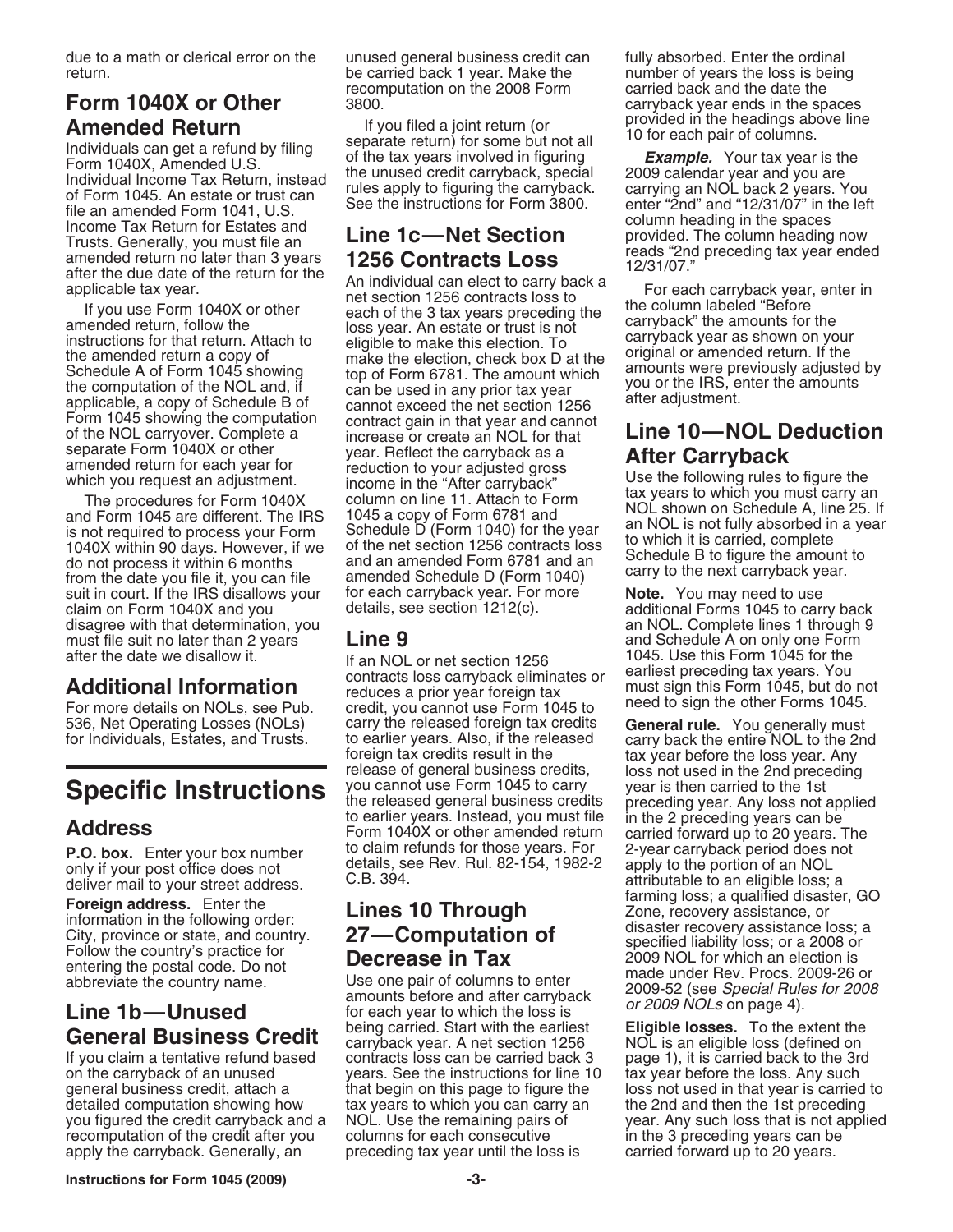NOL of which only \$5,000 is an carried back to the 5th tax year election under these rules for an NOL<br>eligible loss. The \$5,000 eligible loss before the loss. Any such loss not that was not covered by your eligible loss. The \$5,000 eligible loss before the loss. Any such loss not that was not covered by your<br>is carried back 3 years, but the surfact of that year is carried to the 4th previous election. An NOL carried is carried back 3 years, but the used in that year is carried to the 4th remaining \$15,000 loss is carried preceding year and then applied remaining \$15,000 loss is carried preceding year and then applied back to the 5th preceding tax year<br>hack only 2 years (unless you make consecutively forward through the 1st under these special rules can offset back only 2 years (unless you make consecutively forward through the 1st and these special rules can off<br>an election under the special rules for preceding year. Any such loss not and more than 50 percent of your an election under the special rules for preceding year. Any such loss not no more than 50 percent of your<br>2008 or 2009 NOLs as explained applied in the 5 preceding years can taxable income for the 5th preceding 2008 or 2009 NOLs as explained applied in the 5 preceding years can take for the 5 preceding years. later on this page), even if you had be carried forward up to 20 years. The stax year (computed without regard to income of more than Only the qualified disaster GO the NOL carryback for the loss year modified taxable income of more than Only the qualified disaster, GO \$5,000 in the 3rd preceding year. Zone, recovery assistance, or or any tax year thereafter). This

**Framing loss (defined on**<br> **FRAME)** Is a farming loss (defined on a portions of the NOL can be carried the preceding tax year nor does it<br>
page 1), that part of the loss is that we a security before the loss is that we a

business and incur an NOL of The Vou can make an election to figure incurse year, or (3) your amende<br>\$50,000 for 2009. \$25,000 of the the carryback period for a qualified income tax return for the earliest NOL is attributa NOL is attributable to income and deductions of your farming business;

an amended return filed within 6 such NOLs not used in the 3rd, 4th,<br>months after the due date of the or 5th preceding tax year (depending return (excluding extensions). Attach on which carryback period you elect) the election to the amended return, are carried to the next more recent claim the deduction. To make a 2008 and write "Filed pursuant to section" preceding tax year (either the 2nd, NOL claim, you must use the 2008

NOL can be carried back 3 years. assistance loss (defined beginning on ESB (see the 2008 Instructions for **Example.** You have a \$20,000 page 1), that part of the loss is Form 1045), you can make another and the set ulles for an NC<br>If of which only \$5,000 is an exercied back to the 5th tax year election under these rules for an

applied in the 5 preceding years can a make an election under the special correlation of the carried forward up to 20 years.<br>
Fulles for 2008 or 2009 NOLs as election by filing an election

deductions of your farming business; assistance, or disaster recovery<br>
\$10,000 is attributable to a fire in your assistance loss without regard to the<br>
personal residence (an eligible loss); special 5-year carryback rule.

and write "Filed pursuant to section preceding tax year (either the 2nd, NOL claim, you must use the 2008<br>301.9100-2" on the election 3rd, or 4th preceding tax year, Form 1045. However, if you elect a<br>statement. Once made,

**recovery assistance, and disaster** Generally, this election is available **recovery assistance losses.** To for only 1 tax year (either 2008 or *Carrybacks explained in the 2009* the extent the NOL is a qualified 2009). However, if you made an *instructions for Schedule B, line 10,* disaster, GO Zone, recovery election for 2008 under Rev. Proc. beginning on page 8.

Only the eligible loss portion of the assistance, or disaster recovery 2009-26 for an NOL attributable to an **Farming losses.** To the extent the disaster recovery assistance loss limitation does not apply to the 3rd or **Farming losses**. To the extent the disaster recovery assistance loss limitation does not apply to the 3rd or **P** 

Only the farming loss portion of the explained later on this page). Any statement with (1) your Form 1045 or NOL can be carried back 5 years. unused portion of this NOL can be amended Form 1045, (2) your income **Example.** You operate a farming carried forward up to 20 years. tax return or amended tax return for the same same in the loss year, or (3) your amended tax return for the same same return for the loss year, or (3) your a

as explained later on this page). Any original return on time, you can make<br>
unused portion of this NOL can be<br>
carried forward up to 20 years. filed within 6 months after the due<br>
carried for a farming<br>
You can make an el

**ENTION** must use 2009 Form 1045 to Irrevocable.<br>**Qualified disaster, GO Zone,** preceding tax year.<br>**Rualified disaster, GO Zone,** preceding tax year.<br>**recovery assistance, and disaster** Generally, this election is available Rules for Certain 5-Year NOL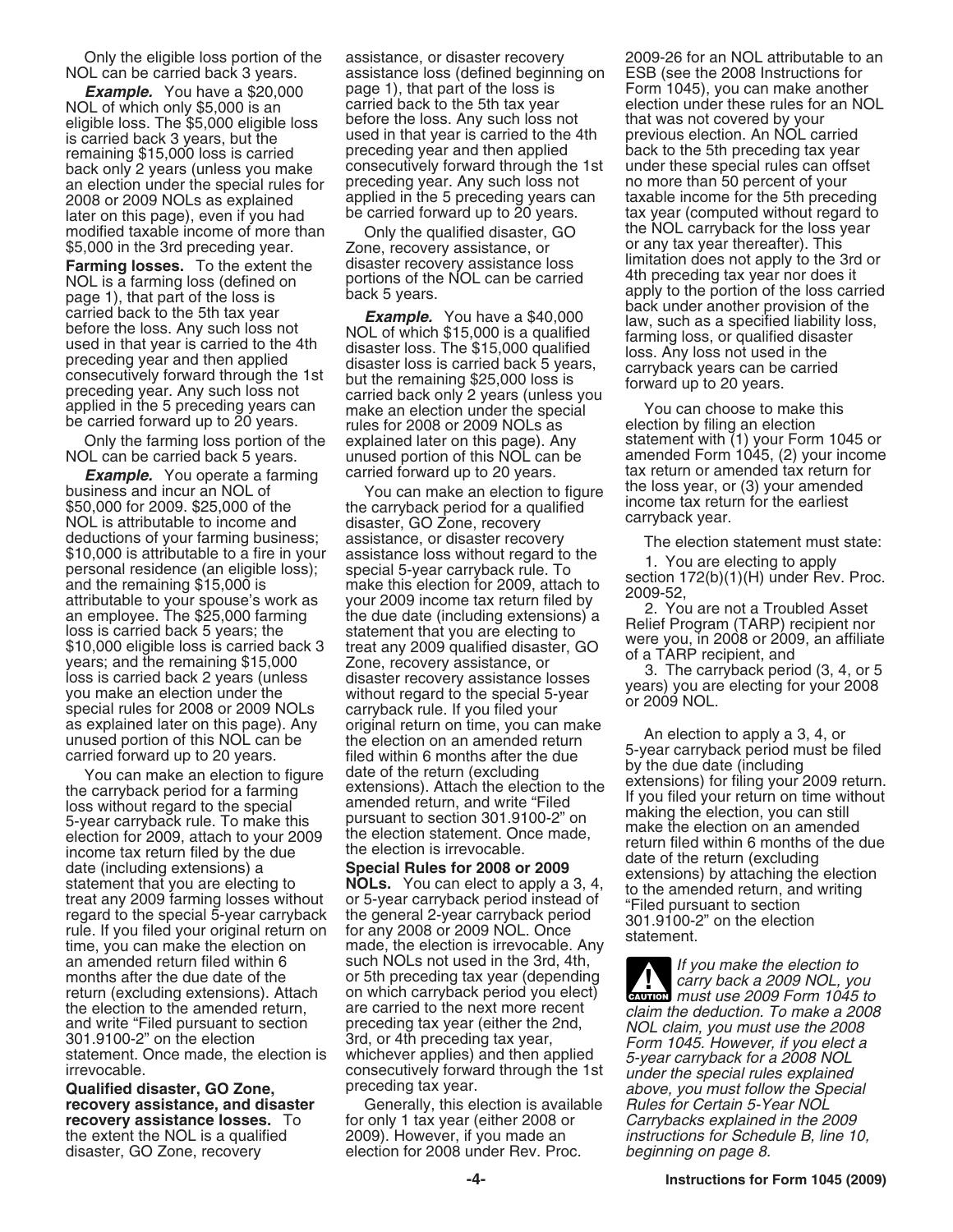compted period for a Molt also the matrix and period in the specific and for a matrix and for a matrix and for a matrix and for a matrix and for a matrix and for a matrix and for a matrix and for a matrix and for a matrix

If you can make an election to figure<br>
the carryback period for a specified to the the amount shown (or as previously<br>
special 10-vear carryback rule. To adjusted) on:<br>
Special 10-vear carryback rule. To adjusted) on: special 10-year carryback rule. To adjusted) on:<br>make this election for 2009, attach to  $\bullet$  Line 37 for 2005 - 2008,<br>your 2009 income tax return filed by  $\bullet$  Line 36 for 2004, your 2009 income tax return filed by <br>the due date (including extensions) a <br>statement that you are electing to <br>• Line 36 for 2002, or treat any 2009 specified liability • Line 35 for 1999 – 2001. for more information and examples.

**Changing your carryback** losses without regard to the special If you filed Form 1040A, enter the **period.** You can elect to use a 3, 4, 10-year carryback rule. If you filed amount shown (or as previously or 5-<br>or 5-year carryback period for a 2008 vour original return on time, you can adjusted) on: or 5-year carryback period for a 2008 your original return on time, you can adjusted) on:<br>or 2009 NOL even if you (a) make the election on an amended • Line 24 for 2002 – 2008, or 2009 NOL even if you (a) make the election on an amended • Line 24 for 2002 – 2008,<br>previously filed Form 1045, or (b) return filed within 6 months after the • Line 22 for 2000 – 2001, or previously filed Form 1045, or (b) return filed within 6 months after the • Line 22 for 2000 made an election to waive the due date of the return (excluding • Line 21 for 1999. made an election to waive the due date of the return (excluding carryback period for an NOL arising extensions). Attach the election to the

- 
- 

- 
- 
- 

- 
- 
- 
- 
- 

- 
- 
- 
- 
- 

- 
- 
- 

- 
- 
- 
- 
- 
- 
- 
- 
- 
- -

- 
- 
- 
- 
- 
- 
- 



• Line 36 for 2002, or **that it is a statement to If you have an NOL**, see Pub. 536 **• Line 35 for 1999** – 2001.

**Instructions for Form 1045 (2009) -5-**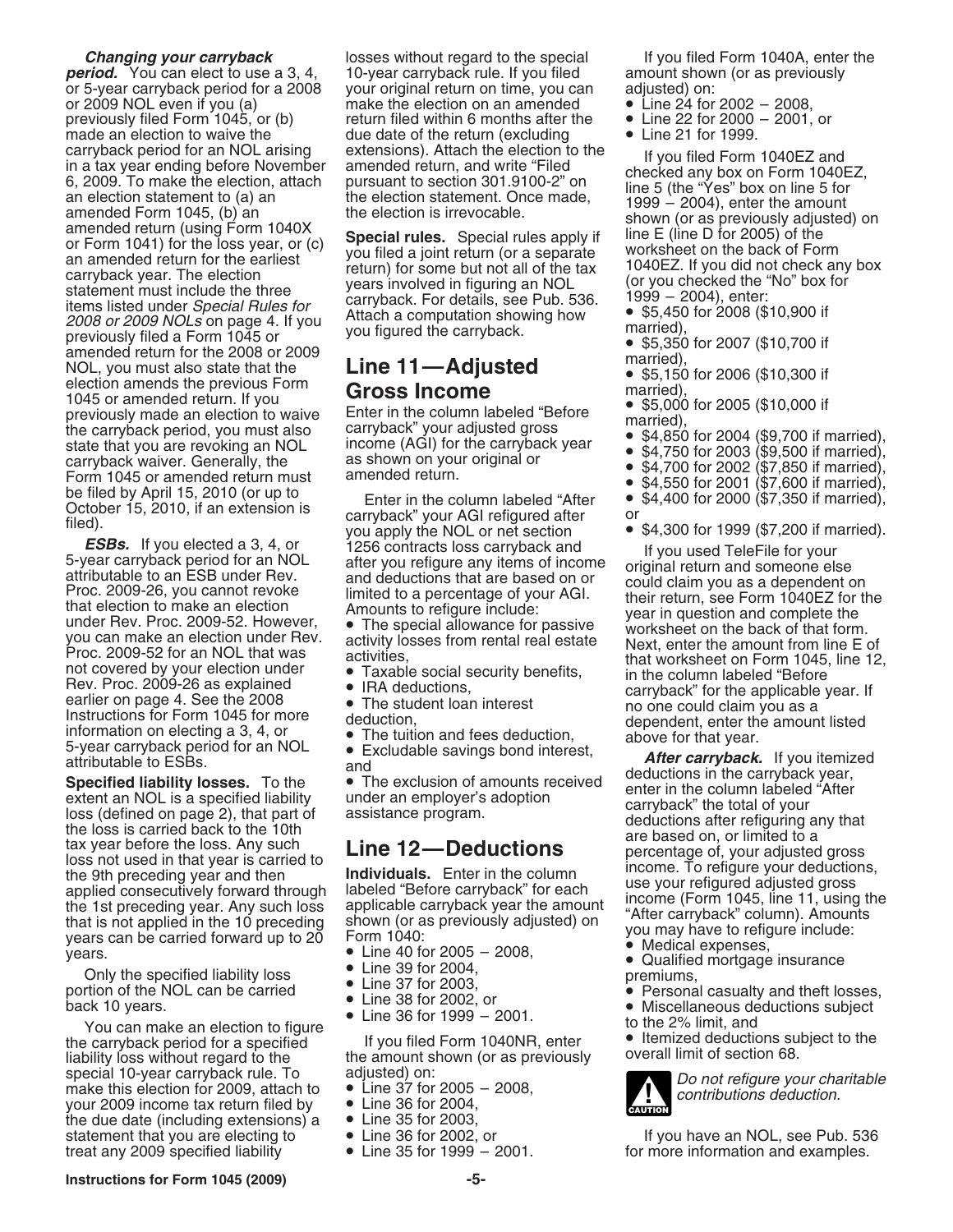- 
- 
- 
- 
- 

- 
- 
- 
- 
- 

If you filed Form 1040A, enter the detailed computation. **In the Studie Line 19—General**<br>lount shown (or as previously **contact Form The Film in the Line of Crodit** amount shown (or as previously adjusted) on:

- 
- 
- 

If you filed Form 1040EZ and<br>
checked the "You" box on Form<br>
1040EZ, line 5 (the "Yes" box on line<br>
5 for 1999 – 2004), enter zero (or the<br>
5 for 1999 – 2004), enter zero (or the<br>
2005)<br>
The carryback of an NOL or net<br>
of

- 
- 
- 
- 
- 
- 
- 

or 2008 or 2009 NOL that you elected to<br>
See your tax return for the carryback<br>
If you used TeleFile for your<br>
original return and someone else<br>
or any back more than 2 years under<br>
original return and someone else<br>
on pag

**After carryback.** If your described beginning on page 4, or deduction for personal exemptions in b. 90% of AMTI for the tax year **Line 23—** the carryback year was limited based (figured without regard to the the carryback year was limited based (figured without regard to the on your adjusted gross income, enter ATNOLD and any domestic on your adjusted gross income, enter ATNOLD and any domestic<br>in the column labeled "After production activities deduction), plus Do not adjust self-employment tax in the column labeled "After production activities deduction), plus Do not adjust self-employn<br>carryback" the deduction for personal 2. The smaller of: because of any carryback. carryback" the deduction for personal

If you did not itemize deductions in exemptions refigured using your a. The sum of the ATNOL standard deduction for that year. (Form 1045, line 11, using the "After to qualified disaster losses, qualified<br>carryback" column). (GO Zone losses, qualified recovery

If you filed Form 1040NR, enter<br>
the amount shown (or as previously any tax for each carryback year. Include<br>
the amount shown (or as previously any tax form Form 4970, Tax on<br>
adjusted) on:<br>
• Line 39 for 2005 – 2008,<br>
•

aniount shown (or as previously<br>adjusted) on: Computation Worksheet–2007" if this **Business Credit**<br>• Line 26 for 2002 – 2008, is the method used for that year. You Enter in the column labeled "After<br>• Line 24 for 2000 – 2 • Line 24 for 2000 – 2001, or do not need to attach a detailed carryback" for each affected<br>• Line 23 for 1999. computation of the tax in this case. carryback year the total of the

checked the "No" box for 1999 – minimum tax. Individuals use Form 2004), enter: 6251 to figure this tax. Estates and 2004), enter: 6251 to figure this tax. Estates and  $\bullet$  \$3,400 for 2008 (\$7,000 if married), The 90% lim

"Before carryback" for the applicable disaster recovery assistance losses, based on or limited by your tax<br>year. If no one could claim you as a or any 2008 or 2009 NOL that you liability. Use your refigured tax liability<br>d

the carryback year, enter your refigured adjusted gross income carrybacks to the tax year attributable GO Zone losses, qualified recovery<br>assistance losses, qualified disaster **Line 14—Exemptions**<br> **Line 14—Exemptions**<br> **Line is trace and trusts.** Enter in the columns labeled "Before carryback" for each<br>
applicable carryback year, the<br>
applicable carryback year, the<br>
applicable carryback year,

extemputation of the tax in this case. carryback year the total of the total of the computed general business credits,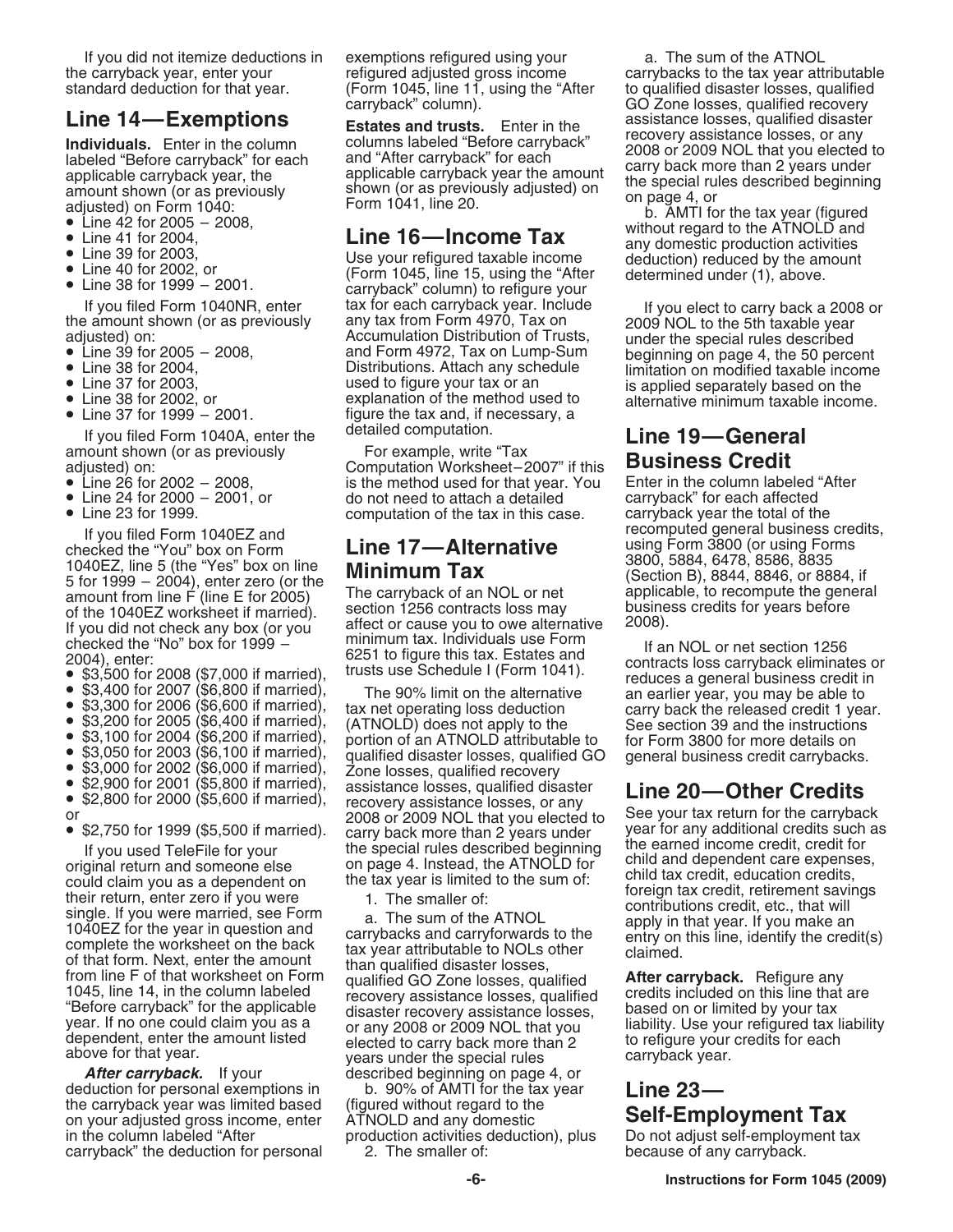See your tax return for the carryback<br>
See your tax return for the carryback<br>
mentioned above, such as recapture<br>
taxes, tax on an IRA, etc., that will<br>
apply in that year. If you make an<br>
entry on this line, identify the

Complete and file this schedule to receivable if such accounts arose<br>determine the amount of the NOL that under the accrual method of Generally, if an NOL is more than<br>is available for carryback or accounting, the modified

- 
- 
- 

of a self-employed individual to a business and includes: *Compare to any remaining NOL*<br>SEP, SIMPLE, or qualified plan, **Calaries and wages, Special Rules for Certain 5-Year**<br>Alimony paid **Carrybacks.** If you elect to

displaced individual from Form 8914, property, and<br>line 6.<br>**Property** of business income

profits, casualty and theft losses, and and see Pub. 536. You must follow the special rules

**Line 24—Other Taxes** • The standard deduction (minus the **Line 17—Section 1202**<br>See your tax return for the carryback Schedule L (Form 1040A or 1040),

- 
- 

casualty and theft losses (even if they<br> **Line 2—Nonbusiness Capital** involve nonbusiness property) and amount of the NOL to be carried to<br> **Losses** employee business expenses (such the next tax year. The amount of the

entered as losses on Schedule D<br>
(Form 1040) or Schedule D (Form 1040), line 6, you included in your<br>
1041)).<br>
tandard deduction.<br>
Schedule B.

# **Deductions Cauctions**<br> **Enter as a positive number Gains Caution Gains**

- 
- 

**Line 28—Overpayment**<br> **Carryover**<br> **Carryover**<br> **Carryover**<br> **Carryover**<br> **Carryover**<br> **Carryover**<br> **Carryover**<br> **Carryover**<br> **Carryover**<br> **Carryover**<br> **Carryover**<br> **Carryover**<br> **Carryover**<br> **Carryover**<br> **Carryover**<br> **Ca** 

is available for carryback or<br>
accounting,<br>
carryover.<br>
accounting,<br>
accounting,<br>
accounting,<br>
accounting,<br>
accounting,<br>
accounting,<br>
accounting,<br>
accounting,<br>
accounting,<br>
accounting,<br>
accounting,<br>
accounting,<br>
accounting **Losses**<br>
Do not include on this line any section<br>
The amount of the any section<br>
The amount of any net disaster<br>
and<br>
a carryover is generally the excess, if<br>
a carryover is generally the excess, if<br>
a carryover is genera

**Line 6—Nonbusiness**<br> **Line 7—Nonbusiness**<br> **Line 7—Nonbusiness**<br> **Line Canital Line Canital** *Let to a tax year, figure your* **ENTION** modified taxable income by Enter as a positive number<br>
deductions that are not connected<br>
with a trade or business. They<br>
include:<br>
include:<br>
exerciclude:<br>
exerciclude:<br>
exerciclude:<br>
exerciclude:<br>
exerciclude:<br>
exerciclude:<br>
exerciclude:<br>
exerciclu

• Alimony paid,<br>• The additional exemption amount • Gain on the sale or exchange of **NOL Carrybacks.** If you elect to **The additional exemption amount** • Gain on the sale or exchange of **carryback a 2008** or 2009 NOL fo • Gain on the sale or exchange of earry back a 2008 or 2009 NOL for a • Gain on the sale or depreciable  $\qquad \qquad$  period of 5 years under Rev. Proc. for providing housing to a Midwestern business real estate or depreciable period of 5 years under Rev. Proc.<br>displaced individual from Form 8914, property, and the manner of the case or designated under Special line 6, • Your share of business income Rules for 2008 or 2009 NOLs • Most itemized deductions (except beginning on page 4), the amount so from a partnership or an S poration.<br>For more details on business and  $\qquad \qquad$  50 percent of your modified taxable any employee business expenses), anonbusiness income and deductions, income for the 5th preceding tax year.<br>and must follow the special rules see Pub. 536.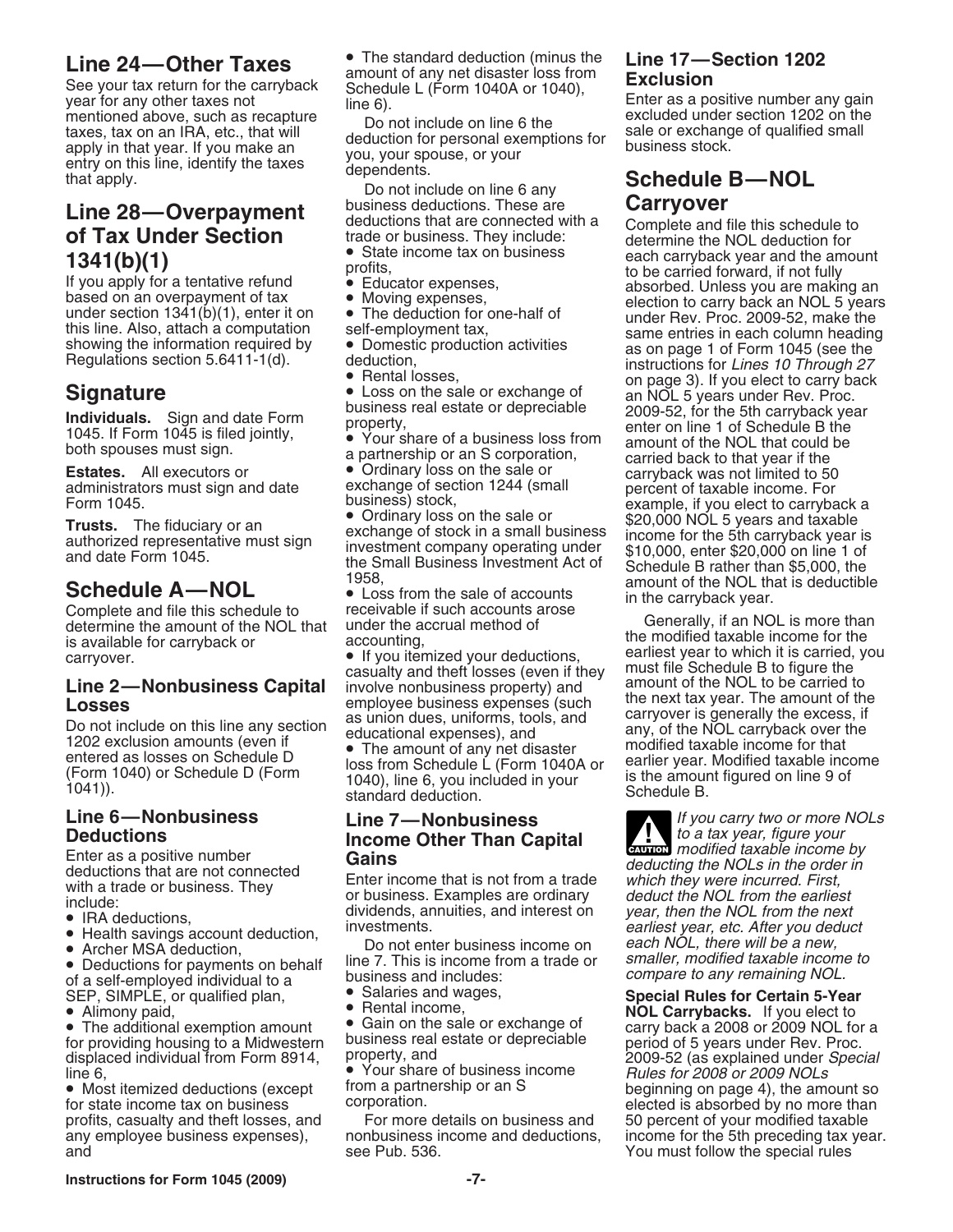discussed in the instructions for **•** The special allowance for passive casualty or theft losses shown (or as Schedule B, line 10, beginning on this activity losses from rental real estate previously adjusted) on Form 4684 Schedule B, line 10, beginning on this activity lo<br>page. https://www.formg.com

Do not take into account on this line • Excludable savings bond interest, gross income (see below) for the any NOL carryback from 2009 or • The exclusion of amounts received adjusted gross income of the estate later. However, do take into account under an employer's adoption<br>NOLs that occurred in tax years sassistance program, NOLs that occurred in tax years assistance program, and deductions and losses from the before 2009 and are otherwise <br> **before 2009 and are otherwise •** The student loan interest deductions and losses previous before 2009 and are otherwise • The student loan interest deductions and losses previously<br>allowable as carrybacks or deduction, and allowable as carrybacks or carryovers. **•** The tuition and fees deduction.

limiting the result to zero, and enter it on line 3 and line 4. Do not take into line 2 as a negative number.

Shown (or as previously adjusted) on IRA contributions. Use the Form 1041, line 16.<br>Schedule D (Form 1041), line 16 (line worksheets in Pub. 590, Individual For purposes of figuring casualty<br>17 for 1999 – 2003). <br>Retiremen

amount of any domestic production • You did not itemize deductions, or activities deduction claimed on your.

- 
- 
- 

• The exclusion of amounts received adjusted gross income of the estate under an employer's adoption or trust. Subtract the recomputed

- 
- 

shown as zero on your tax return (or adjustment to each of these items, *for estates and trusts.* For as previously adjusted) for any your adjusted gross income is purposes of figuring miscellaneous carryback year, refigure it without increased by the total of the amounts itemized deductions subject to the 2<br>limiting the result to zero, and enter it on line 3 and line 4. Do not take into limit, figure modified adjuste account any NOL carryback from income by adding the following<br>2009 or later. **income in the following the following** 

**Line 3—Net Capital Loss**<br> **Deduction**<br> **Conservantly, figure the adjustment to**<br> **Conservantly** and the order listed above and, when<br>
mumber the amount, if any, shown (or<br>
as previously adjusted) on Schedule<br>
D (Form 1045 Retirement Arrangements (IRAs), to cor theft losses, figure modified<br>refigure your taxable social security cadjusted gross income by adding the Line 4—Section 1202 **Exclusion 1202** benefits and IRA deductions under and the amounts from lines 3<br>**Exclusion** benefits and IRA deductions under total of the amounts from lines 3<br>the special rule. Through 6 of Form 1045,

**Exclusion**<br>
Enter as a positive number any gain<br>
excluded under section 1202 on the adjustments made to the listed items.<br>
sale or exchange of qualified small<br>
business stock.<br>
you figured the adjustments.<br>
Line 10—NOL Ca

activities deduction claimed on your • The amounts on Schedule B, lines **Special Rules for Certain 5-year** return.<br> **Larrybacks.** If you make an<br> **Larrybacks.** If you make an<br> **Larrybacks.** If you make an<br> **Larrybacks.** If you make an<br> **Adjusted Gross Income**<br> **Adjusted Gross Income**<br>
If you entered an amount on line 3 or of th

line 4, you must refigure certain **Estates and trusts.** Recompute the *2009-52.* The amount of the NOL income and deductions based on miscellaneous itemized deductions that can be carried back to the 5th<br>adjusted gross income. These shown (or as previously adjusted) on preceding tax year is limited to 50 adjusted gross income. These shown (or as previously adjusted) on include:<br>Form 1041, line 15b, and any

page. The contraction of the contractivities, activities, activities, contraction of the Casualties and Thefts, line 18 (line 20 • Taxable social security benefits, for 2005 and 2006; line 23 for 2008)<br> **Line 2** • IRA deductions, by substituting modified adjusted<br>
Do not take into account on this line • Excludable savings bond interest, gross income shown, and enter the difference on line 7.

**Note.** If your taxable income is For purposes of figuring the **Modified adjusted gross income**<br>shown as zero on your tax return (or adjustment to each of these items. **for estates and trusts.** For your adjusted gross income is entity purposes of figuring miscellaneous<br>increased by the total of the amounts itemized deductions subject to the 2% amounts to the adjusted gross<br>income previously used to figure

**Line 5—Domestic**<br> **Production Activities**<br> **Production Activities**<br> **Itemized Deductions**<br> **Individuals.** Skip this line if, for the carry forward to 2010 the amount, if<br> **Deduction Deauction**<br> **Enter as a positive number the** and **applicable carryback year:** any, on line 10 of the column for the amount of any domestic production <br> **Enter as a positive number the** applicable carryback year: any, on l

percent of modified taxable income

## **Worksheet for NOL Carryover—Line 10** North Manual Records Neep for Your Records North Records North Records North Records North Records North Records North Records North Records North Records North Records North Records N

|    | Before you begin:<br>See the instructions for line 10 above to see if you must use this worksheet.                                               |  |  |  |  |
|----|--------------------------------------------------------------------------------------------------------------------------------------------------|--|--|--|--|
| 1. |                                                                                                                                                  |  |  |  |  |
| 2. | Enter NOL applicable to 5-year carryback provisions other than Rev. Proc. 2009-52 2.                                                             |  |  |  |  |
| 3. |                                                                                                                                                  |  |  |  |  |
| 4. | Multiply line 3 by 50% (.50) $\dots \dots \dots \dots \dots \dots \dots \dots \dots \dots \dots \dots \dots \dots \dots \dots \dots \dots \dots$ |  |  |  |  |
| 5. |                                                                                                                                                  |  |  |  |  |
| 6. |                                                                                                                                                  |  |  |  |  |
| 7. | Subtract line 6 from line 1. Enter this amount on Schedule B (Form 1045), line 10 $\dots \dots \dots$                                            |  |  |  |  |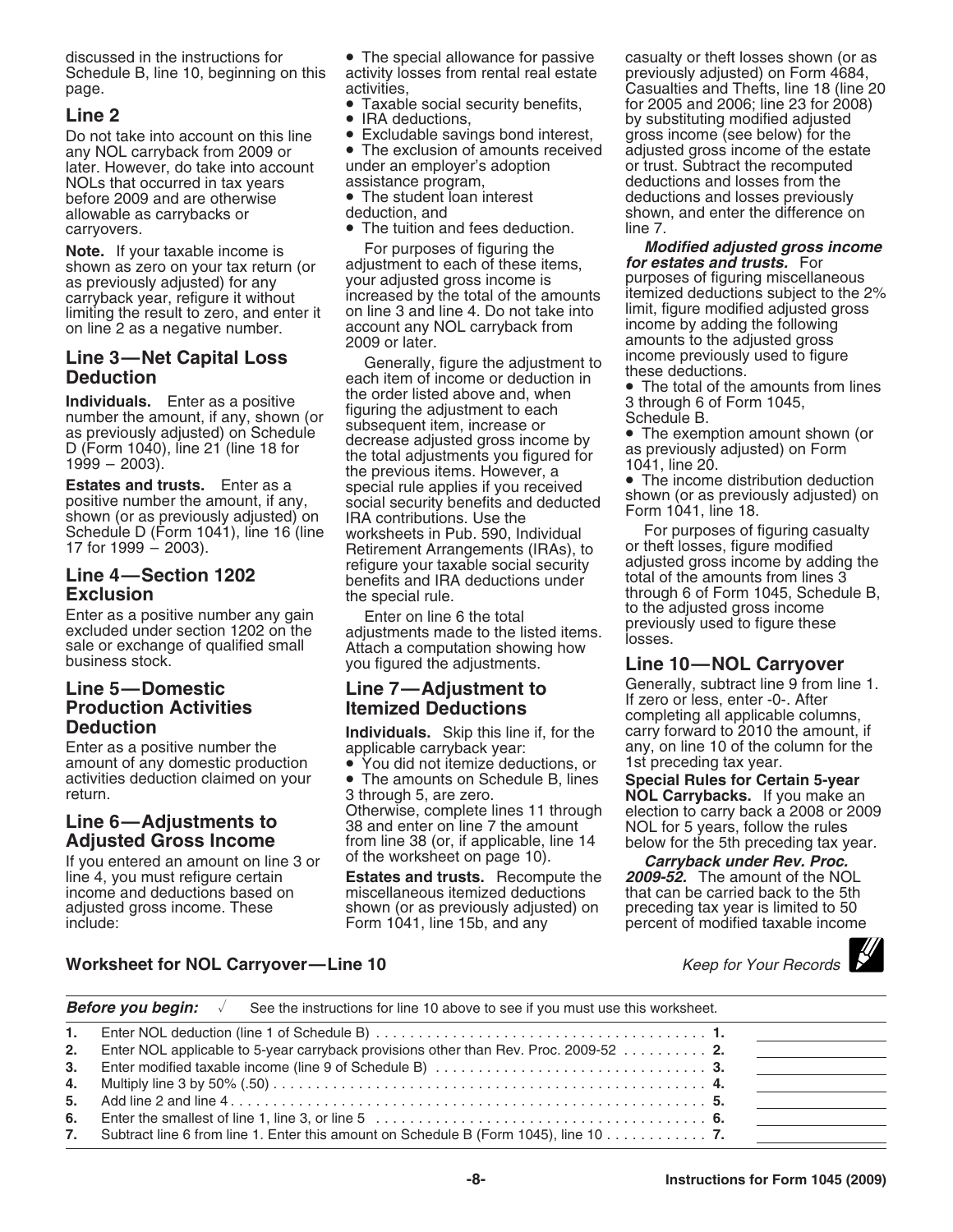year or any tax year thereafter). To  $\Box$  Yes. Your deduction is limited. 1. Figure the adjustment to each figure this limit, combine lines 2 Refigure your deduction using the through 8 on Schedule B and divide Qualified M not less than zero) on Schedule B,<br>
line 9. Subtract the amount so<br>
entered on line 9 from the amount on<br>
limited. Enter the amount from line 19<br>
limited. Enter the amount from line 19<br>
limited. Enter the amount from line

2009-52 and other 5-year carryback<br>
provisions. If you carry back part of<br>
you figured in (1) above. Use the<br>
your NOL to the 5th preceding tax<br>
year under Rev. Proc. 2009-52 and<br>
year under Rev. Proc. 2009-52 and<br>
year u year under Rev. Proc. 2009-52 and<br>also carry back to the 5th preceding year:<br>tax year another part of your NOL (You entered an amount other than must reduce any charitable tax year another part of your NOL • You entered an amount other than must reduce any charitable<br>from the same loss year under a zero on line 23, and contributions carryover to the extent<br>different 5-year carryback provisio different 5-year carryback provision, and any items of income or that the NOL carryover on line 10 is such as Rev. Proc. 2009-26 (for deductions based on adjusted gross increased by any adjustment to such as Rev. Proc. 2009-26 (for deductions based on adjusted gross increased by any adjustment to<br>ESBs) or section 172(b)(1)(G) income which are listed in the charitable contributions.<br>(farming losses), use the worksheet i (farming losses), use the worksheet<br>on page 8 to calculate your NOL on page 8.<br>carryover from the 5th preceding tax If you cannot use the amount from carryover from the 5th preceding tax year. The 24 as your adjusted gross

### **Line 20—Refigured Qualified Mortgage Insurance Premiums**

Is your modified adjusted gross income from Form 1045, Schedule B,

for such a tax year (determined line 13, more than \$100,000 (\$50,000 income, figure your adjusted gross without regard to the NOL for the loss if married filing separately)? income as follows.

applies. **Charge Communist Communist Contributions** 2. Add lines 3, 4, 5, 11, and 23 of<br>**Carryback under Rev. Proc. Charitable Contributions** Schedule B to the total adjustments<br>you figured in (1) above. Use the

|    | <b>Keep for Your Records</b><br><b>Qualified Mortgage Insurance Premiums Deduction Worksheet—Line 20</b>                                                                                                                                                                                                                                   |  |
|----|--------------------------------------------------------------------------------------------------------------------------------------------------------------------------------------------------------------------------------------------------------------------------------------------------------------------------------------------|--|
|    | Before you begin:<br>See the instructions for line 20 above to see if you must use this worksheet to refigure your deduction.                                                                                                                                                                                                              |  |
| 1. | Enter the total premiums you paid in 2008 for qualified mortgage insurance for a contract issued after                                                                                                                                                                                                                                     |  |
| 2. | Enter the amount from Form 1045, Schedule B, line 13. 2.                                                                                                                                                                                                                                                                                   |  |
| 3. | Enter \$100,000 (\$50,000 if married filing separately) $\ldots \ldots \ldots \ldots \ldots \ldots$ 3.                                                                                                                                                                                                                                     |  |
| 4. | Is the amount on line 2 more than the amount on line 3?                                                                                                                                                                                                                                                                                    |  |
|    | Your deduction is not limited. Enter the amount from line 19 on line 20 of<br>⊟No.<br>Form 1045, Schedule B, and enter -0- on line 21. Do not complete the<br>rest of this worksheet.                                                                                                                                                      |  |
|    | Subtract line 3 from line 2. If the result is not a multiple of \$1,000 (\$500 if<br>⊟ Yes.<br>married filing separately), increase it to the next multiple of \$1,000 (\$500<br>if married filing separately). For example, increase \$425 to \$1,000,<br>increase \$2,025 to \$3,000; or if married filing separately, increase \$425 to |  |
| 5. | Divide line 4 by \$10,000 (\$5,000 if married filing separately). Enter the result as a decimal. If the result is                                                                                                                                                                                                                          |  |
|    |                                                                                                                                                                                                                                                                                                                                            |  |
| 6. |                                                                                                                                                                                                                                                                                                                                            |  |
| 7. | Refigured qualified mortgage insurance premiums deduction. Subtract line 6 from line 1. Enter the                                                                                                                                                                                                                                          |  |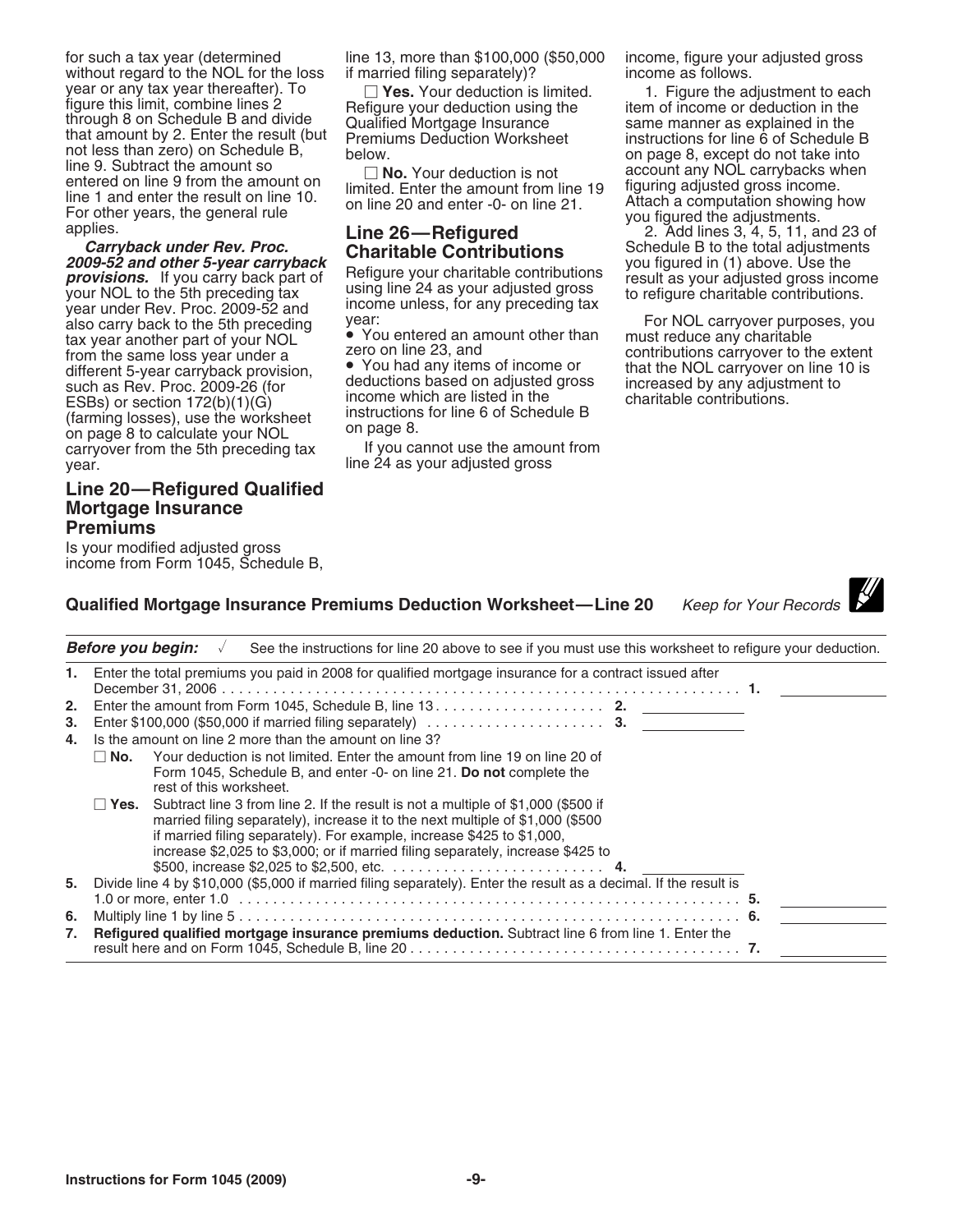

| Enter applicable carryback year.                                                                                                                                                                                                                                                                                                                                                                                                                                                                                                                                                                   |  |  |  |
|----------------------------------------------------------------------------------------------------------------------------------------------------------------------------------------------------------------------------------------------------------------------------------------------------------------------------------------------------------------------------------------------------------------------------------------------------------------------------------------------------------------------------------------------------------------------------------------------------|--|--|--|
| 1. Add the amounts from Form 1045, Schedule<br>B, lines 17, 20, 26, 31, and 36; plus the<br>amounts from Schedule A (Form 1040), lines<br>9, 14, and 27 (lines 9, 10, 11, 12, 14, and 28<br>for 2007 and 2008), or the amounts from<br>Schedule A (Form 1040NR), lines 3 and 16 (or<br>as previously adjusted)<br>$\mathbf{1}$ $\mathbf{1}$ $\mathbf{1}$ $\mathbf{1}$<br>2. Add the amounts from Form 1045, Schedule                                                                                                                                                                               |  |  |  |
| B, lines 17 and 31; plus the amounts from<br>Schedule A (Form 1040), line 13 (line 14 for<br>2007 and 2008), line 15b for 2005, and any<br>gambling and casualty or theft losses included<br>on line 27 (line 28 for 2007 and 2008), or the<br>amounts from Schedule A (Form 1040NR), line<br>4b for 2005 and any casualty or theft losses<br>included on line 16 (or as previously adjusted).<br>Also include in the total any amount included<br>on Form 1045, Schedule B, line 26, that you<br>elected to treat as qualified contributions for<br>relief efforts in a Midwestern disaster area. |  |  |  |
| 3. Subtract line 2 from line 1. If the result is zero<br>or less, stop here; combine the amounts from<br>Form 1045, Schedule B, lines 18, 21, 27, 32,<br>and 37, and enter the result on line 38 and line<br>7 of Form 1045, Schedule B<br>$\mathbf{r}$ and $\mathbf{r}$ and $\mathbf{r}$                                                                                                                                                                                                                                                                                                          |  |  |  |
| 4. Multiply line 3 by 80% (.80).<br>$\sim$ $\sim$                                                                                                                                                                                                                                                                                                                                                                                                                                                                                                                                                  |  |  |  |
| 5. Enter the amount from Form 1045, Schedule<br><b>B</b> , line 22<br>the contract of the contract of                                                                                                                                                                                                                                                                                                                                                                                                                                                                                              |  |  |  |
| 6. Enter:                                                                                                                                                                                                                                                                                                                                                                                                                                                                                                                                                                                          |  |  |  |
| • \$126,600 for 1999 (\$63,300 if married<br>filing separately);                                                                                                                                                                                                                                                                                                                                                                                                                                                                                                                                   |  |  |  |
| • \$128,950 for 2000 (\$64,475 if married<br>filing separately);                                                                                                                                                                                                                                                                                                                                                                                                                                                                                                                                   |  |  |  |
| • \$132,950 for 2001 (\$66,475 if married<br>filing separately);                                                                                                                                                                                                                                                                                                                                                                                                                                                                                                                                   |  |  |  |
| • \$137,300 for 2002 (\$68,650 if married<br>filing separately);                                                                                                                                                                                                                                                                                                                                                                                                                                                                                                                                   |  |  |  |
| • \$139,500 for 2003 (\$69,750 if married<br>filing separately);                                                                                                                                                                                                                                                                                                                                                                                                                                                                                                                                   |  |  |  |
| • \$142,700 for 2004 (\$71,350 if married<br>filing separately);<br>• \$145,950 for 2005 (\$72,975 if married                                                                                                                                                                                                                                                                                                                                                                                                                                                                                      |  |  |  |
| filing separately);<br>• \$150,500 for 2006 (\$75,250 if married<br>filing separately);                                                                                                                                                                                                                                                                                                                                                                                                                                                                                                            |  |  |  |
| • \$156,400 for 2007 (\$78,200 if married<br>filing separately);                                                                                                                                                                                                                                                                                                                                                                                                                                                                                                                                   |  |  |  |
| • \$159,950 for 2008 (\$79,975 if married<br>filing separately).                                                                                                                                                                                                                                                                                                                                                                                                                                                                                                                                   |  |  |  |
| 7. Subtract line 6 from line 5                                                                                                                                                                                                                                                                                                                                                                                                                                                                                                                                                                     |  |  |  |
| <b>8.</b> Multiply line 7 by 3% (.03)                                                                                                                                                                                                                                                                                                                                                                                                                                                                                                                                                              |  |  |  |
| 9. Enter the smaller of line 4 or line 8                                                                                                                                                                                                                                                                                                                                                                                                                                                                                                                                                           |  |  |  |
| 10. Enter the amount for your carryback year as<br>follows:                                                                                                                                                                                                                                                                                                                                                                                                                                                                                                                                        |  |  |  |
| $\bullet$ For 2008, divide line 9 by 1.5;<br>• For 2006 and 2007, divide line 9 by 3.0; or<br>• For all other carryback years, enter -0-.                                                                                                                                                                                                                                                                                                                                                                                                                                                          |  |  |  |
| 11. Subtract line 10 from line 9<br><b>Contract Contract</b>                                                                                                                                                                                                                                                                                                                                                                                                                                                                                                                                       |  |  |  |
| 12. Total itemized deductions from Schedule A<br>(Form 1040), line 28 (line 29 for 2007 and<br>2008), or Schedule A (Form 1040NR), line 17<br>(or as previously adjusted)<br>and a state of                                                                                                                                                                                                                                                                                                                                                                                                        |  |  |  |
| 13. Subtract line 11 from line 1                                                                                                                                                                                                                                                                                                                                                                                                                                                                                                                                                                   |  |  |  |
| 14. Subtract line 13 from line 12. Enter the<br>difference here and on line 7 of Form 1045,<br>Schedule B.                                                                                                                                                                                                                                                                                                                                                                                                                                                                                         |  |  |  |